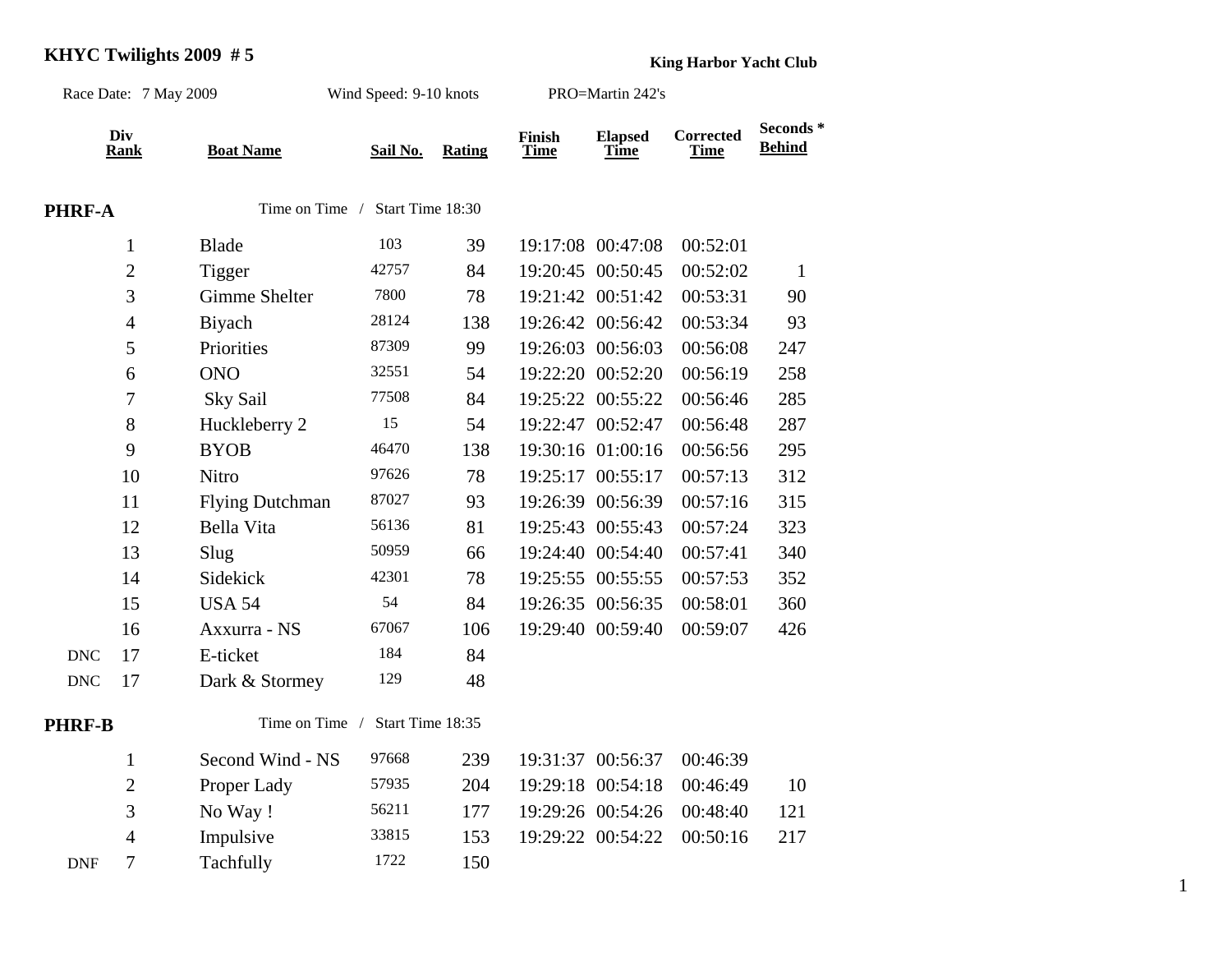| Printed On: | $07-Mav-$      | 20:09:37                   |                        | Number of boats |
|-------------|----------------|----------------------------|------------------------|-----------------|
|             |                | <b>Questions? Contact:</b> | Dick Reinhardt (310)37 |                 |
| <b>DNC</b>  | 8              | Fish                       | 35                     |                 |
| <b>DNC</b>  | 8              | Lillikoi Pie               | 899                    |                 |
| <b>DNC</b>  | 8              | Poco Loco                  | $\overline{2}$         |                 |
| <b>DNS</b>  | 8              | <b>Hot Damn</b>            | 34                     |                 |
| <b>DNC</b>  | 8              | M <sub>2</sub>             | 370                    |                 |
|             | 6              | Sorcerer's                 | 1559                   |                 |
|             | 5              | fifty/fifty                | 50                     |                 |
|             | $\overline{4}$ | Ob-knox-ious               | 714                    |                 |
|             | 3              | Brew Ha Ha                 | 15c                    |                 |
|             | $\overline{2}$ | Poquito                    | 1092                   |                 |
|             | 1              | Hustler                    | 606                    |                 |
| Cal 20      |                | One Design                 |                        |                 |
| <b>DNC</b>  | 7              | Pau Hanna                  | 46522                  | 150             |
| <b>DNC</b>  | 7              | Blue                       | 97947                  | 150             |
| <b>DNC</b>  | 7              | Nina                       | 37764                  | 186             |
| <b>DNC</b>  | 7              | Ehu KAi - NS               | 2961                   | 189             |
| <b>DNC</b>  | 7              | Midnight Run - NS          | 56782                  | 165             |
| <b>DNS</b>  | $\tau$         | Jedna                      | 97825                  | 222             |
| <b>DNC</b>  | 7              | Caliente - NS              | 17594                  | 239             |

## **Dick Reinhardt (310)376-2459 Questions? Contact:**

Number of boats Scored 41 20:09:37 Printed On: 07-May-